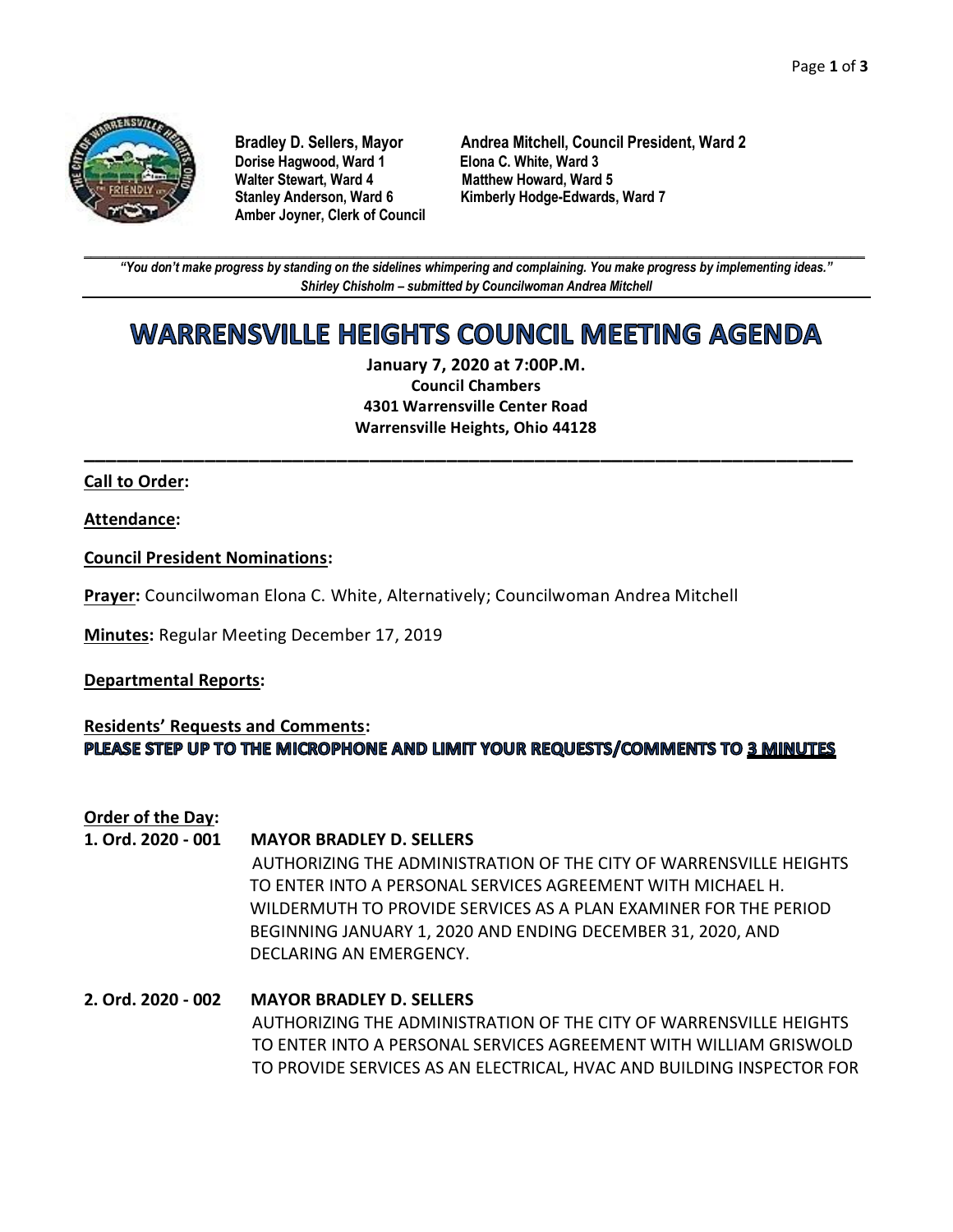THE PERIOD BEGINNING JANUARY 1, 2020 AND ENDING DECEMBER 31, 2020, AND DECLARING AN EMERGENCY.

### **3. Ord. 2020 - 003 MAYOR BRADLEY D. SELLERS**

AUTHORIZING THE ADMINISTRATION OF THE CITY OF WARRENSVILLE HEIGHTS TO ENTER INTO A PERSONAL SERVICES AGREEMENT WITH WILLIAM GRISWOLD TO PROVIDE SERVICES AS A CHIEF BUILDING OFFICIAL FOR THE PERIOD BEGINNING JANUARY 1, 2020 AND ENDING DECEMBER 31, 2020, AND DECLARING AN EMERGENCY.

# **4. Ord. 2020 - 004 MAYOR BRADLEY D. SELLERS**

AUTHORIZING THE ADMINISTRATION OF THE CITY OF WARRENSVILLE HEIGHTS TO ENTER INTO A PERSONAL SERVICES AGREEMENT WITH G. GIFFORD DYER TO PROVIDE SERVICES AS A PLAN EXAMINER FOR THE PERIOD BEGINNING JANUARY 1, 2020 AND ENDING DECEMBER 31, 2020, AND DECLARING AN EMERGENCY.

### **5. Ord. 2020 - 005 MAYOR BRADLEY D. SELLERS**

AUTHORIZING THE ADMINISTRATION OF THE CITY OF WARRENSVILLE HEIGHTS TO ENTER INTO A PERSONAL SERVICES AGREEMENT WITH CALVIN SINGLETON TO PROVIDE SERVICES AS A PLAN EXAMINER FOR THE PERIOD BEGINNING JANUARY 1, 2020 AND ENDING DECEMBER 31, 2020, AND DECLARING AN EMERGENCY.

# **6. Ord. 2020 - 006 MAYOR BRADLEY D. SELLERS**

AUTHORIZING THE ADMINISTRATION OF THE CITY OF WARRENSVILLE HEIGHTS TO ENTER INTO A PERSONAL SERVICES AGREEMENT WITH GLORYA D. FLOWERS TO PROVIDE SERVICES AS A PLUMBING, ELECTRICAL, HVAC AND BUILDING INSPECTOR FOR THE PERIOD BEGINNING JANUARY 1, 2020 AND ENDING DECEMBER 31, 2020, AND DECLARING AN EMERGENCY.

# **7. Res. 2020 - 001 MAYOR BRADLEY D. SELLERS**

CONFIRMING THE REAPPOINTMENT OF CURTIS BLOXSON TO THE BOARD OF ZONING AND APPEALS FOR THE CITY OF WARRENSVILLE HEIGHTS, AND DECLARING AN EMERGENCY.

# **8. Res. 2020 - 002 MAYOR BRADLEY D. SELLERS** CONFIRMING THE REAPPOINTMENT OF MONICA HUBBARD TO THE PLANNING COMMISSION OF THE CITY OF WARRENSVILLE HEIGHTS, AND DECLARING AN EMERGENCY.

# **9. Res. 2020 - 003 MAYOR BRADLEY D. SELLERS** CONFIRMING THE REAPPOINTMENT OF CHRISTINE GRAHAM TO THE BOARD OF ZONING AND APPEALS FOR THE CITY OF WARRENSVILLE HEIGHTS, AND DECLARING AN EMERGENCY.